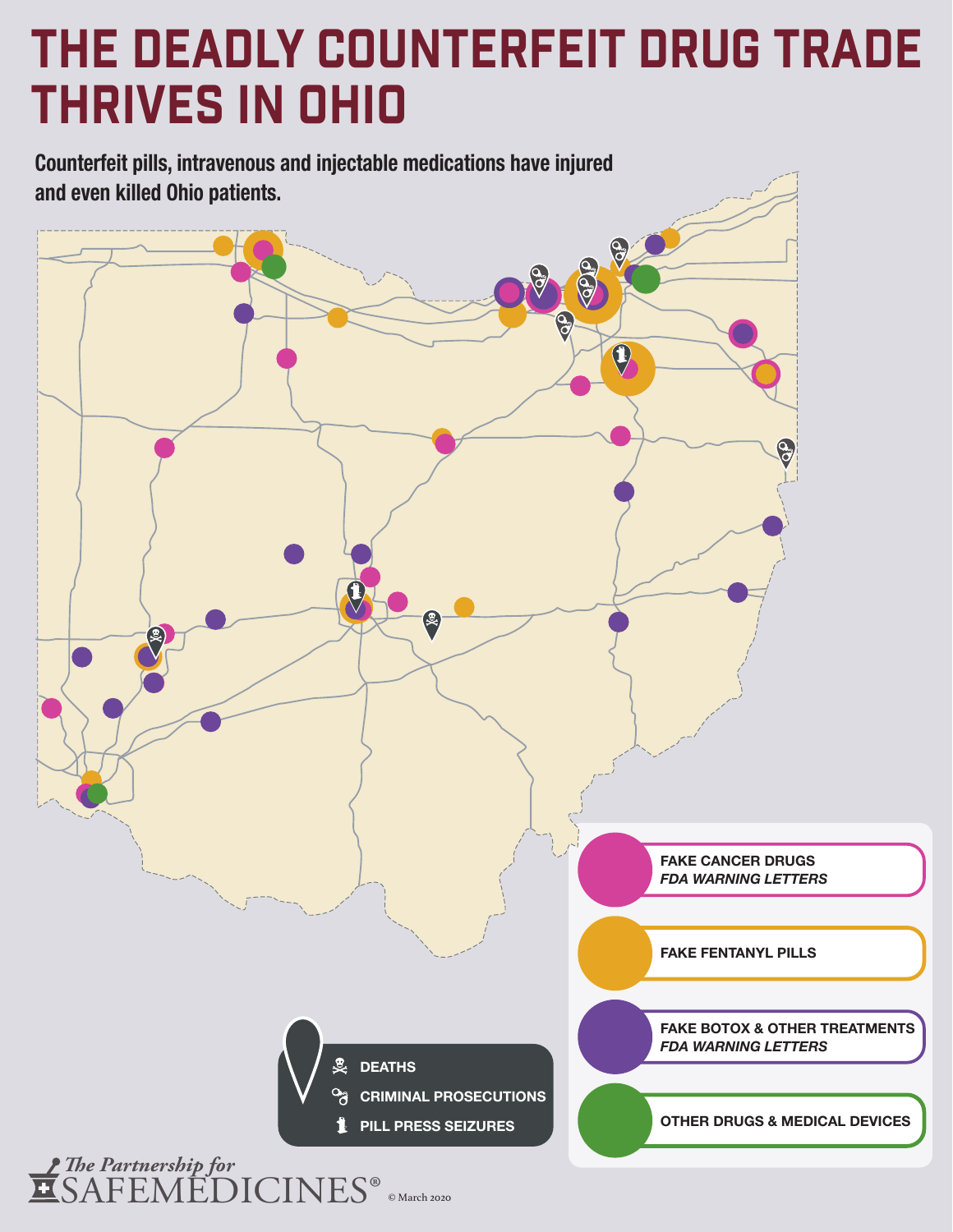

### **The Deadly Counterfeit Drug Trade Thrives in Ohio**

**Counterfeit drug smugglers lined their own pockets by infiltrating the prescription drug supply and illicit opioid market to the detriment of Ohio's residents.**

Unregulated prescription drugs—counterfeit Avastin, Botox and rheumatology medicine, among others—have threatened Ohio. Between 2012 and 2016, 63 different medical practices in Ohio were among more than 3,000 nationwide that were implicated in various black-market supply chains associated with counterfeit cancer treatments and other therapies.<sup>1</sup> In 2013, seven different Ohio oncologists with offices in Brunswick, Cleveland, Euclid, Liverpool, Parma, and Westlake pleaded guilty to purchasing and using black-market oncology drugs on their patients.<sup>2</sup>

Since 2015, the country has seen a terrible upsurge in counterfeit prescription pills laced with fentanyl or its deadlier variants. Even a fraction of a single pill can mean death in less than 30 minutes of ingesting it. In January 2020, a federal grand jury in Cincinnati indicted five members of a drug conspiracy that shipped fentanyl-laced counterfeit pills to Ohio and throughout the country.<sup>3</sup> Authorities broke up other major counterfeit pill operations in Cleveland, Elyria, and Toledo.<sup>4</sup> Newspapers have reported the deaths of two people in Baltimore and Riverside.<sup>5</sup> Many more Ohio residents have likely died of fentanyl poisoning after encountering these pills because not all deaths are investigated for counterfeit drugs, and not all families publicly share their losses. Others may not know their child died because the Xanax they took contained fentanyl instead of alprazolam.

**The only way to protect Americans from these dangers is to protect and strengthen the closed U.S. supply chain, which holds drug manufacturers accountable for safety regulations.**

*To see a list of counterfeit drug incidents in Ohio between 2008 and 2018, please consult our [2018 Infosheet.](http://www.safemedicines.org/wp-content/uploads/2018/09/OH-2018infosheet-SECURE.pdf)*

#### **FOOTNOTES**

- 1. "FDA Issues Letters to Doctors Who May Have Purchased Counterfeit or Unapproved Prescription Drugs," U.S. Food and Drug Administration, last updated July 3, 2019, <http://bit.ly/2DqFh4c>; ""Historical Information: FDA Issues Letters to Doctors Who May Have Purchased Counterfeit or Unapproved Prescription Drugs, 2012–2014," U.S. Food and Drug Administration, last updated July 2, 2019, [http://bit.ly/2rkvR5s.](http://bit.ly/2rkvR5s)
- 2. "Seven Oncologists Charged with Importing Unapproved Drugs," U.S. Department of Justice, August 13, 2013, <https://bit.ly/2JZf9Rq>and "Seven Ohio Oncologists Ordered to Pay \$2.6 Million," U.S. Department of Justice, January 29, 2014, [https://bit.ly/2Muy8Sb.](https://bit.ly/2Muy8Sb)
- 3. "5 Charged in \$2.8 Million Dark Web Drug Trafficking, Money Laundering Conspiracy," U.S. Department of Justice, January 15, 2020, <http://bit.ly/2tTifjM>.
- 4. "Ten People Indicted for Their Roles in a Conspiracy to Traffic Fentanyl Stamped into Pills, Heroin, Cocaine and Other Drugs from Mexico to Cleveland," U.S. Drug Enforcement Administration, September 13, 2019, [http://bit.ly/2Hh1VfR;](http://bit.ly/2Hh1VfR) Eric Heisig, "Elyria Drug Ring Sold Fentanyl Made to Look Like Percocet Pills, Feds Say," *The Plain Dealer*, June 27, 2018,<http://bit.ly/2SiV23F>; "Eight People Indicted for Their Roles in a Conspiracy to Distribute Large Amounts of Heroin, Cocaine and Fentanyl Pills in Northwest Ohio," U.S. Department of Justice, October 4, 2019, [http://bit.ly/2SD82jD.](http://bit.ly/2SD82jD)
- 5. See citation list that accompanies the map, above.